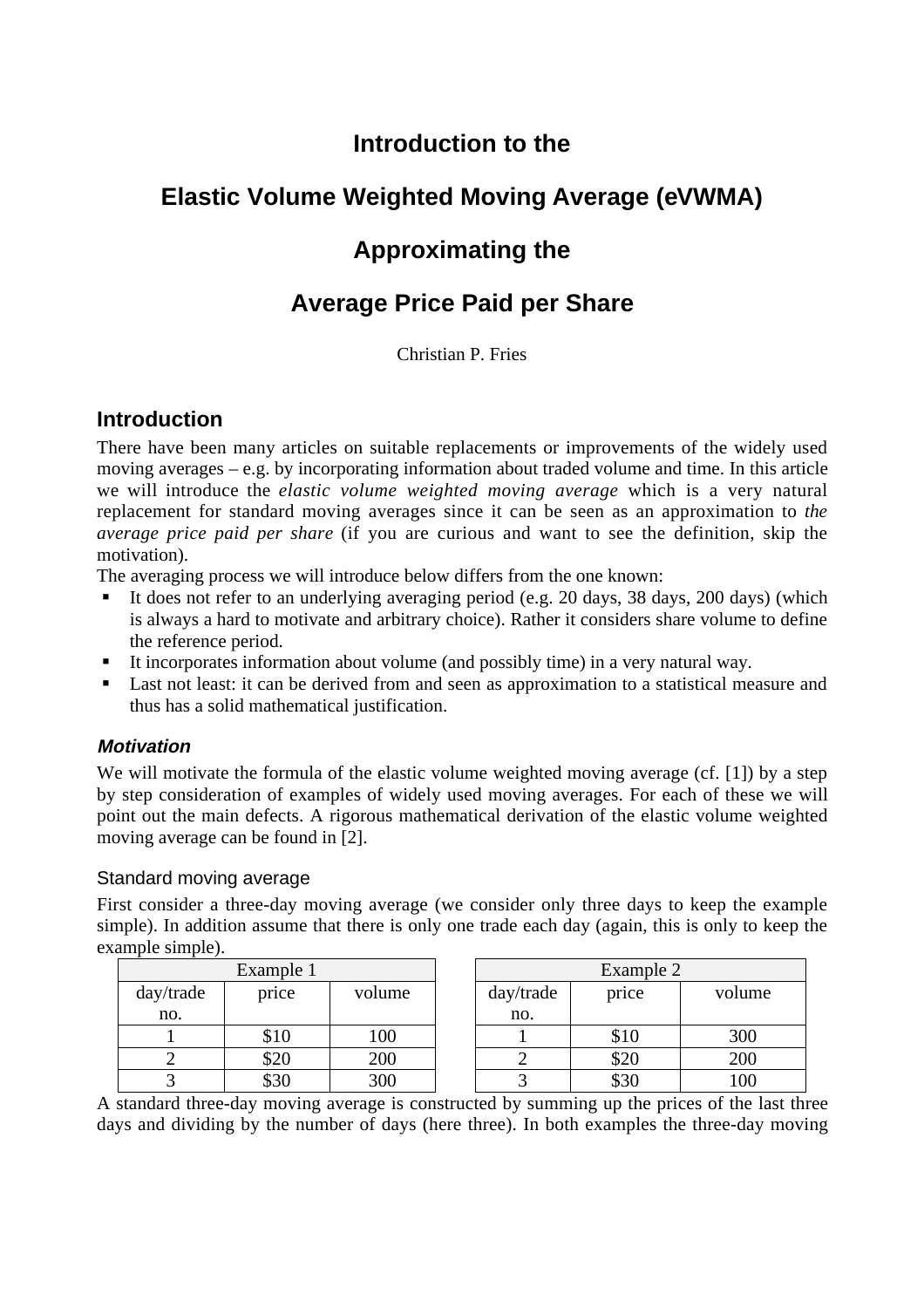average is \$20. The price of \$10 at day one is balanced by the price of \$30 at day three. However, volume suggests that in the first example the first day should be weighted less and the third day should be weighted more and vice versa in the second example.

#### Standard volume weighted moving average

This leads to the insight that the averaging should be volume weighted. A standard three-day volume weighted moving average is constructed by summing up the prices of the last three days, multiplied by the respective volume and divided by the total volume over the three days. The three-day volume weighted moving average in Example 1 is \$23.33. The three-day volume weighted moving average in Example 2 is \$16.67.

| Example 3 |       |        |                  |  |  |  |  |
|-----------|-------|--------|------------------|--|--|--|--|
| day/trade | price | volume | three-day volume |  |  |  |  |
| no.       |       |        | weighted may     |  |  |  |  |
|           | \$30  | 400    | N/A              |  |  |  |  |
|           | \$40  | 400    | N/A              |  |  |  |  |
| 3         | \$30  | 30     | \$35,68          |  |  |  |  |
|           | \$20  | 60     | \$36,90          |  |  |  |  |
|           | ደ35   | 30     | $\sqrt{$26,92}$  |  |  |  |  |

The example presents the effect of the main defect of the three-day volume weighted moving average: information prior to the three days is not considered, even if volume suggests its importance. The three-day volume weighted moving average of the first three days is \$35,68. Although on day four we see a lower price of \$20, the three-day volume weighted moving average (now considering day 2, 3 and 4) rises. The reason is that we no longer consider day 1, and considering only day 2, 3 and 4 the high price at high volume on day 2 is becoming even more important as we "forget" day 1.

At day five the price rises to \$35 (more or less the average value), but the three-day volume weighted moving average drops to \$26,92. This is because on day 5 we forgot about day 1 and day 2 and consider only day 3, 4 and 5 among which day 4 is weighted most.

We forget about day 1 and 2, although volume suggests that they give the most reliable prices.

#### N-volume volume weighted moving average (defining the averaging period by volume)

This problem is solved by defining the averaging period by volume rather than days. We already hinted at this point since in our example we assume one trade a day and thus could also consider individual trades instead of days. Indeed, we have to calculate the average by considering trades since there are already many trades with different prices and different volumes each day<sup>1</sup>. So, a better averaging method would be to calculate the volume weighted moving average over the last trades with a total volume of N, where N is a fixed number that has an impact on the length of the averaging period like the number of days before. This N-volume volume weighted moving average should replace the K-day volume weighted moving average (where N is of the order of the volume of shares that are usually traded in a K-day period).

 $\frac{1}{1}$ <sup>1</sup> Often this data is not available and all that is available is the closing price and the total volume for each day. In this case we should consider the closing price and the total volume as approximations by seeing them as a result of a single trade.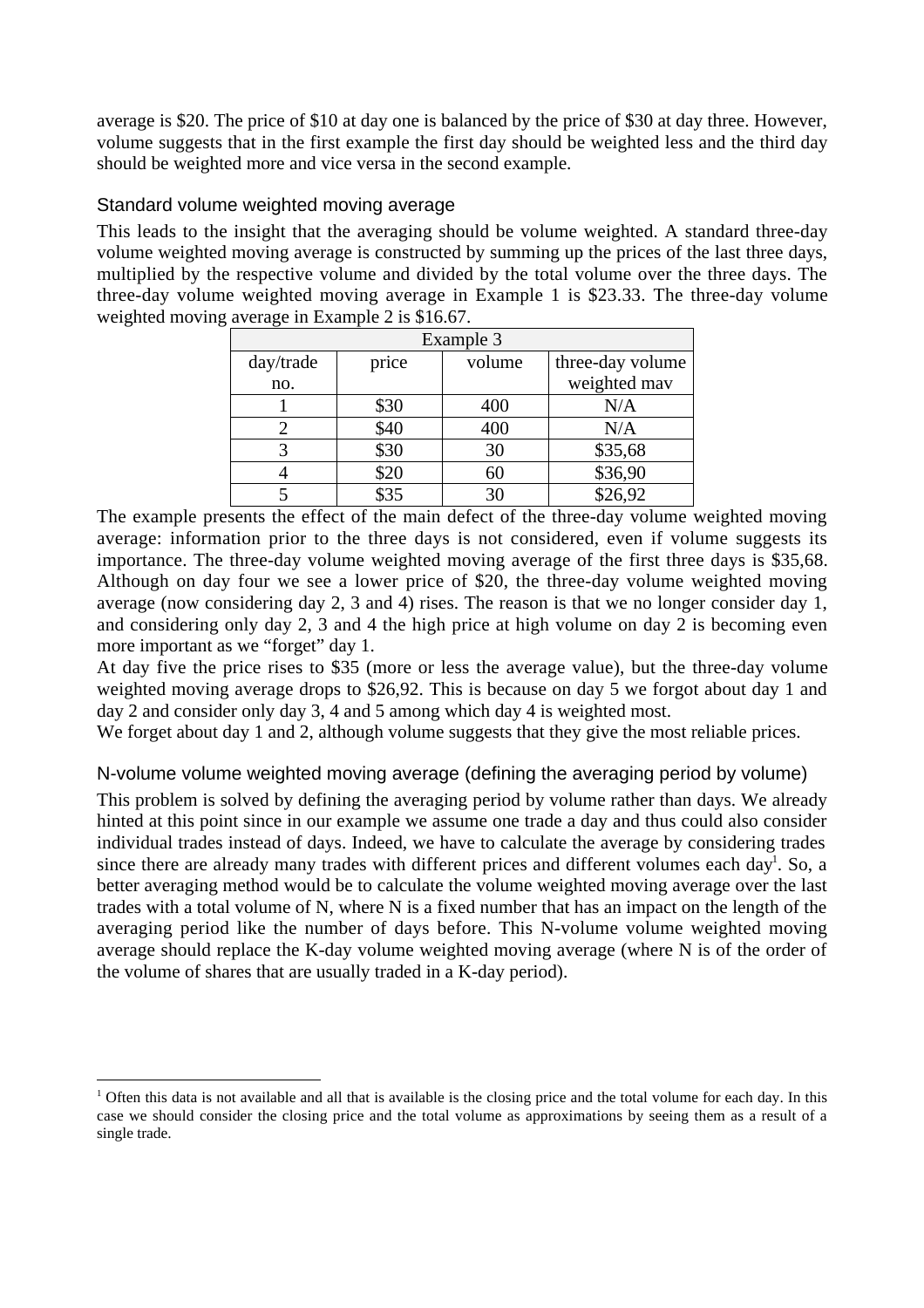## **Elastic volume weighted moving average**

We will now present another type of averaging that resembles the N-volume volume weighted moving average, but could be derived as approximation to the *average price paid per share*.

## **Motivation**

We start by looking at the companies' IPO. Assume that 1000 shares have been issued at a price of \$10. So the shareholders paid a price of \$10 for a share. In the first trade 100 shares are traded at a price of \$15. This means that 900 shareholders hold shares for which they had paid \$10 and 100 shareholders hold shares for which they had paid \$15. The average price paid per share is thus

| Example 4  |         |                 |         |  |  |  |  |
|------------|---------|-----------------|---------|--|--|--|--|
| trade no.  | price   | Volume          | eVWMA   |  |  |  |  |
| <b>IPO</b> | \$10.00 | 1000            | \$10    |  |  |  |  |
|            |         |                 |         |  |  |  |  |
|            | \$15.00 | 100             | \$10.50 |  |  |  |  |
|            | \$20.00 | 200             | \$12.40 |  |  |  |  |
|            | \$25.00 | 100             | \$13.66 |  |  |  |  |
| - - -      | - - -   | -----<br>$\sim$ |         |  |  |  |  |

 $(900 \cdot $10.00 + 100 \cdot $15.00) / 1000 = $10.50$ .

In the next trade 200 shares are sold for a price of \$20. But this information is not sufficient to know the new distribution of prices paid per share and thus calculate the average price paid per share. The reason is, that we do not know whether the 200 shares are sold by shareholders that originally paid \$10 for each share, or whether 100 shares are sold by shareholders that originally paid \$10 and the remaining 100 shares are sold by shareholders that originally paid \$15, or whether is was any other combination. Thus we have to make an approximating assumption about the average price the sellers paid for each of the 200 shares. A natural first approximation is that in average they paid the *previous average price paid per share* (which was \$10.5). The new (approximated) average price paid per share is

 $(800 \cdot $10.50 + 200 \cdot $20.00) / 1000 = $12.40.$ 

And after the third trade we find

 $(900 \cdot $12.40 + 100 \cdot $25.00) / 1000 = $13.66.$ 

## **Formulae**

From the motivation we see that the *approximated average price paid per share* or *elastic volume weighted moving average* could be defined by a simple recursive formula that describes how to update the value after each trade: Let *N* be the number of shares floating, *p* be the price and *v* be the volume of shares traded in the next trade then we have

new\_eVWMA =  $[(N - v) \cdot \text{previous\_eVWMA} + v \cdot p]/N$ .

Since very often a large amount of shares is locked by institutional investors, the number N should be chosen much smaller than the total number of shares. The choice of N influences the sensitivity of the averaging process and thus plays a similar role as the number of days in a Kdays volume weighted moving average.

## **Implementation using spread sheets**

Since *approximated average price paid per share* or *elastic volume weighted moving average* is defined by a simple "update rule" it can be easily implemented using spreadsheet calculations.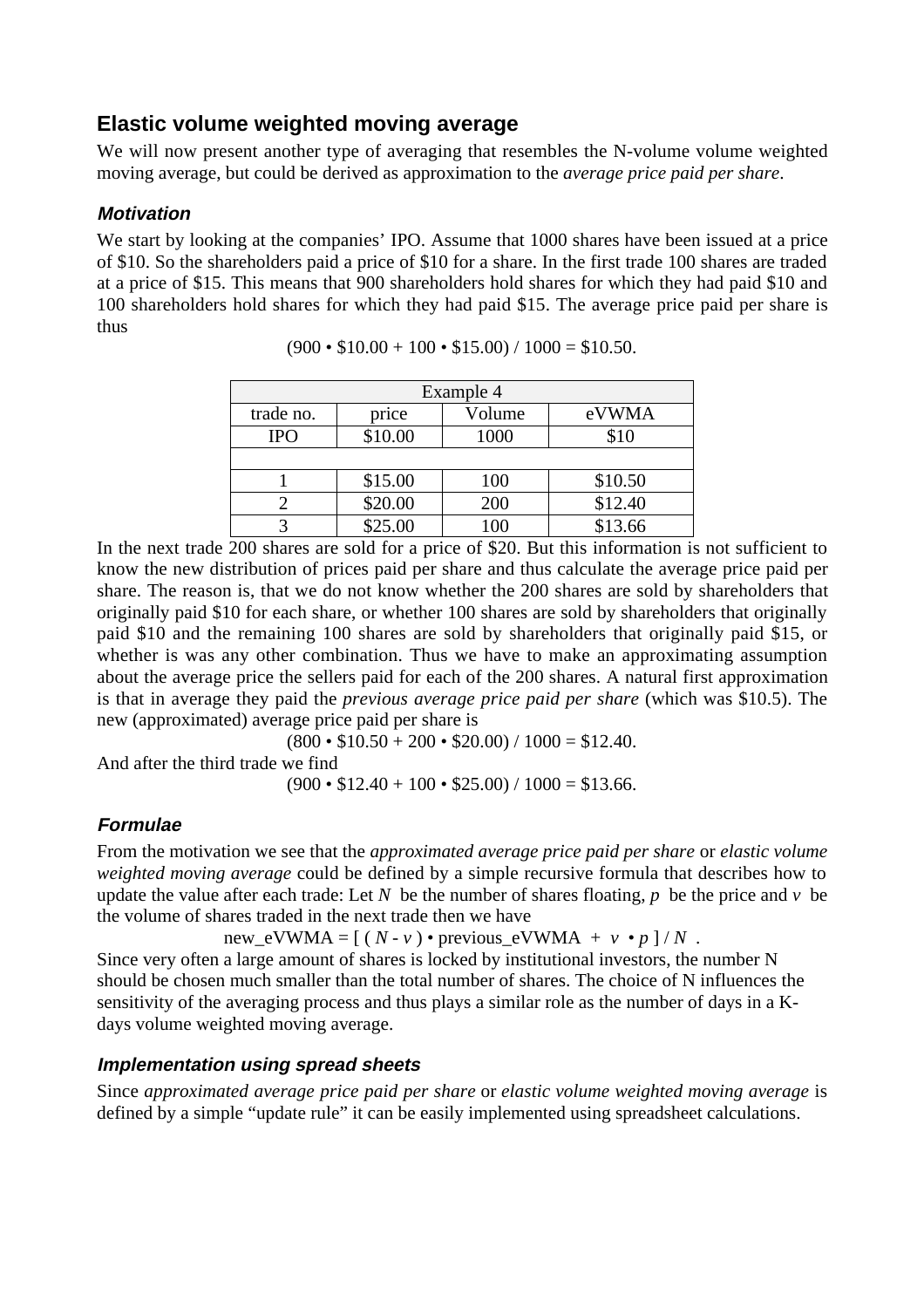| 凹目<br>图<br>eUWMA_case_study.xls       |                          |                               |                |                             |                          |        |             |                          |                                                      |
|---------------------------------------|--------------------------|-------------------------------|----------------|-----------------------------|--------------------------|--------|-------------|--------------------------|------------------------------------------------------|
| A                                     | в                        | c                             | $\overline{D}$ | F                           | F                        | Ğ      | н           | $\overline{\phantom{a}}$ |                                                      |
|                                       |                          |                               |                |                             |                          |        |             |                          |                                                      |
| $\mathbf{2}$                          |                          | Name: DIREKT ANLAGE BANK NMBC |                |                             |                          |        |             |                          |                                                      |
| Total Number of Shares: 56500000<br>3 |                          |                               |                |                             |                          |        |             |                          |                                                      |
| Percentage Shares Floating: 1%<br>4   |                          |                               |                |                             |                          |        |             |                          |                                                      |
| Shares Floating: 565000<br>5          |                          |                               |                |                             |                          |        |             |                          |                                                      |
| 6                                     |                          |                               |                | Opening                     | Closing                  |        |             |                          |                                                      |
|                                       | Dav                      | Date                          | Volume         | Price                       | Price                    | eVWMA  | <b>MA20</b> |                          |                                                      |
| 8                                     | 0                        | 27.12.1999                    | 13720          | €25,30                      | €23.10                   | €23,10 |             |                          |                                                      |
| 9                                     | 1                        | 28.12.1999                    | 19870          | €23.50                      | €21,55                   | €23.05 |             |                          | $=($ (\$B\$5-D9)*G8+D9*F9)/\$B\$5                    |
| 10                                    | $\overline{2}$           | 29.12.1999                    | 14000          | €21,90                      | €22,50                   | €23,03 |             |                          |                                                      |
| 11                                    | 3                        | 30.12.1999                    | 11630          | €23,60                      | €22,50                   | €23,02 |             |                          |                                                      |
| 12                                    | 4                        | 03.01.2000                    | 16590          | €24,90                      | €22.55                   | €23,01 |             |                          |                                                      |
| 13                                    | 5                        | 04.01.2000                    | 14860          | €23,00                      | €22.80                   | €23,00 |             |                          |                                                      |
| 14                                    | 6                        | 05.01.2000                    | 24410          | €20,50                      | €21.00                   | €22,92 |             |                          |                                                      |
| 15                                    | 7                        | 06.01.2000                    | 21010          | €22,00                      | €20.60                   | €22,83 |             |                          |                                                      |
| 16                                    | 8                        | 07.01.2000                    | 13710          | €20,60                      | €21,80                   | €22,80 |             |                          |                                                      |
| 17                                    | g                        | 10.01.2000                    | 17410          | €22,55                      | €22,16                   | €22,78 |             |                          |                                                      |
| 18                                    | 10                       | 11.01.2000                    | 8510           | €22,20                      | €21,75                   | €22,77 |             |                          |                                                      |
| 19                                    | 11                       | 12.01.2000                    | 13100          | €21,50                      | €22,50                   | €22,76 |             |                          |                                                      |
| 20                                    | 12                       | 13.01.2000                    | 5140           | €22,35                      | €22,40                   | €22,76 |             |                          |                                                      |
| 21                                    | $\overline{13}$          | 14.01.2000                    | 26250          | €22,60                      | €24.20                   | €22,83 |             |                          |                                                      |
| 22                                    | 14                       | 17.01.2000                    | 32740          | €24,50                      | €24,70                   | €22,93 |             |                          |                                                      |
| 23                                    | 15                       | 18.01.2000                    | 55310          | €24,90                      | €27,00                   | €23,33 |             |                          |                                                      |
| 24                                    | 16                       | 19.01.2000                    | 20200          | €26,20                      | €27,10                   | €23,47 |             |                          |                                                      |
| 25                                    | 17                       | 20.01.2000                    | 16330          | €27,20                      | €28,60                   |        |             |                          | $\frac{1}{223.62}$ ((\$B\$5-D25)*G24+D25*F25)/\$B\$5 |
| 26                                    | 18                       | 21.01.2000                    | 12930          | €28,60                      | €27,60                   | €23,71 |             |                          |                                                      |
| 27                                    | 19                       | 24.01.2000                    | 56040          | €26,80                      | €26,00                   | €23,93 | €23,62      |                          |                                                      |
| 28                                    | 20                       | 25.01.2000                    | 10910          | €25,00                      | €25,70                   | €23,97 | €23,75      |                          |                                                      |
| 29                                    | $\overline{21}$          | 26.01.2000                    | 11820          | $\overline{\epsilon}$ 25,80 | €27.50                   | €24.04 | €24.05      |                          |                                                      |
| 30                                    | 22                       | 27.01.2000                    | 4940           | €27.10                      | €26,70                   | €24.07 | €24.26      |                          |                                                      |
| 31                                    | $\overline{23}$          | 28.01.2000                    | 6960           | €26,80                      | €26,00                   | €24,09 | €24,43      |                          |                                                      |
| 32                                    | 24                       | 31.01.2000                    | 5190           | €25.60                      | €24,90                   | €24.10 | €24,55      |                          |                                                      |
| H 4 > M Data / Diagram                | $\overline{\mathcal{L}}$ | 04.03.3000                    | 7550           | 205,00                      | ana na<br>$\blacksquare$ | 22111  | $-21.00$    | $\blacktriangleright$    |                                                      |

**Figure 1: Sample spread sheet**

The sample spread sheet in Figure 1 contains date (column C), volume (column D), opening price (column E), and closing price (column F). Cell B5 contains the number of shares floating (here 1% of the total number of shares). Since we do not have information on volume and price of each single trade we use the daily volume and closing price as a proxy. In cell G8 we enter the initial value for the eVWMA. Starting from cell G9 we enter the update rule above. A sample spreadsheet can be found at http://www.christian-fries.de/evwma .

#### **A small case study**

Using real world data, we will compare the elastic volume weighted moving average to a nonweighted moving average with fixed (20 days) time period.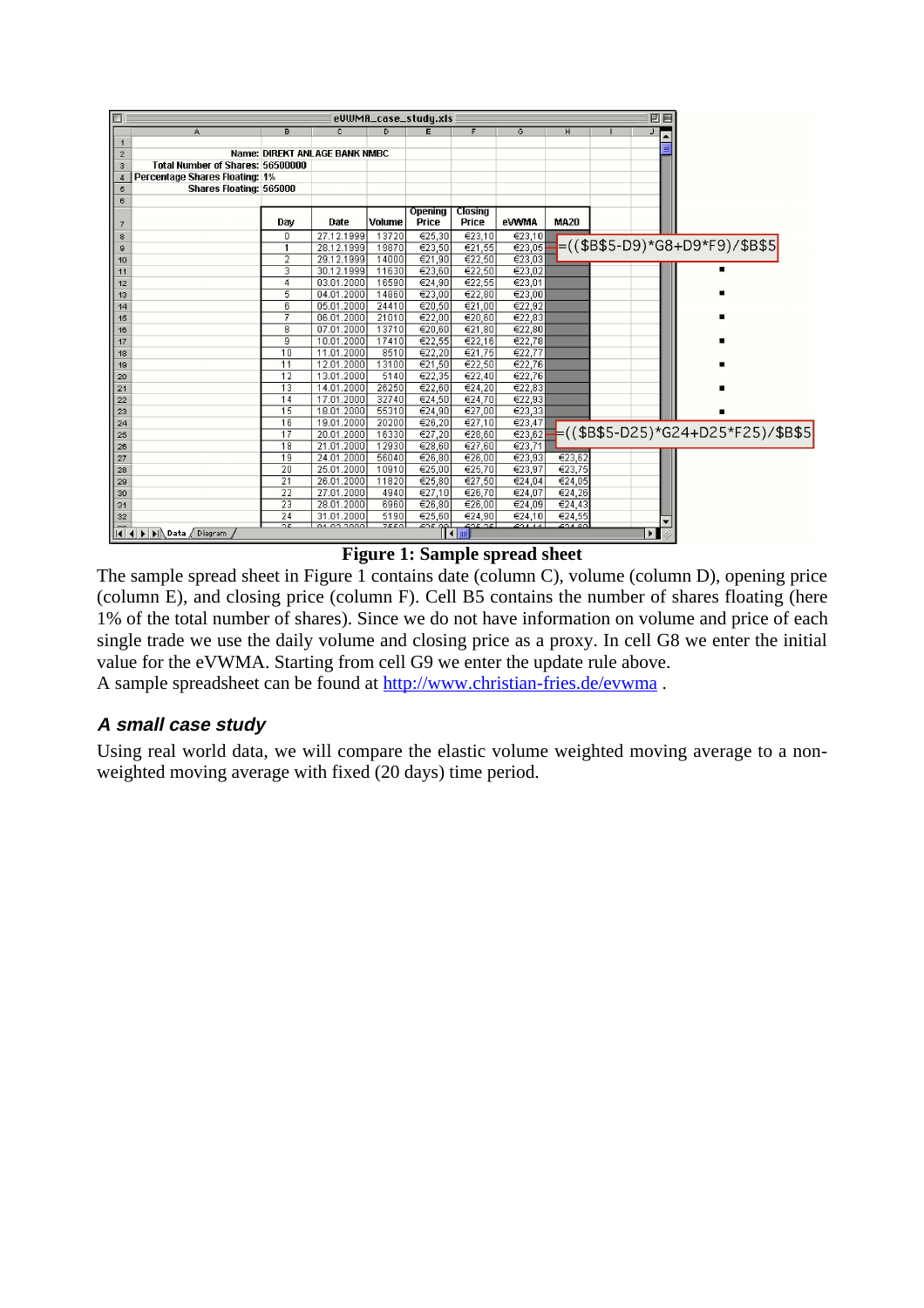

**Figure 2: Stock price, eVWMA (sensitive) and Volume2**

Figure 2 shows the stock price and a sensitive eVWMA. The eVWMA behaves like a moving average by smoothing out the price curve (3), on the other hand we see that at (1) the eVWMA changes abruptly and adjusts to the current price due to high volume (volume is plotted at the bottom of the diagram). The drop in price seen at (3) and (2) shows only small or very small impact on the eVWMA due to low volume. The drop in price at (4) is also not supported by volume and thus stays without effect on the eVWMA.

In Figure 3 we see differences in the behavior of eVWMA and an unweighted moving average: The sharp rise in price (1) is supported by huge volume. Thus the eVWMA adapts very quickly to this new situation, whereas the unweighted moving average (ignoring volume information) needs 12 to 20 days to adapt to the new situation. (Note: The sharp rise in price was due to new information becoming available at that time). Another difference is seen in (2): The undershooting price drop is not fully supported by volume and thus almost not visible in the eVWMA curve, whereas the (unweighted) moving average incorporates this information with a delay of 10 days and thus develops a bump.

 $\frac{1}{2}$ <sup>2</sup> Data of DRN.FSE (*Direktanlagebank*, 3<sup>rd</sup> biggest German online broker), 99 samples (February 21, 2000 to July 11, 2000).